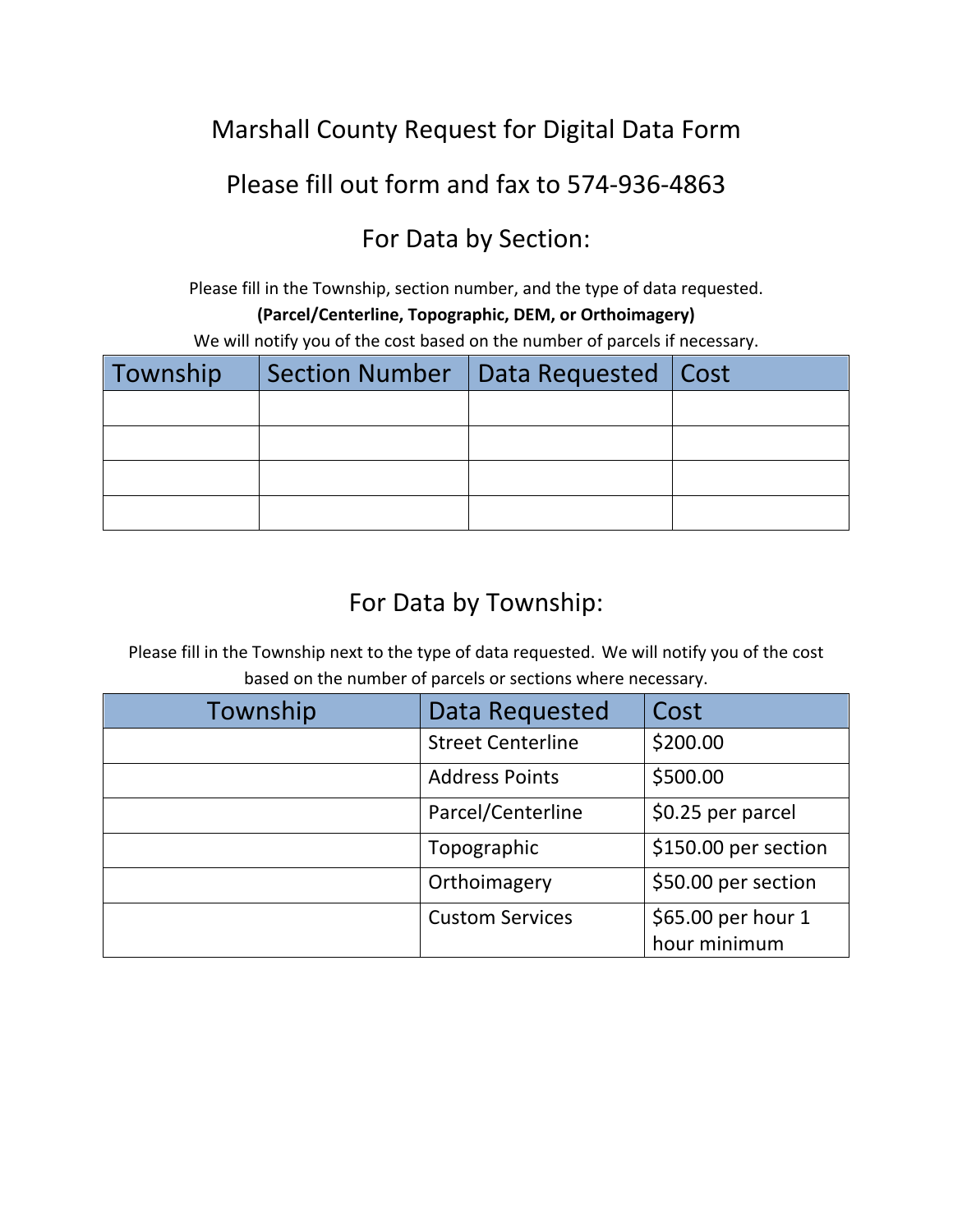# For County Wide Data:

Please indicate the type of data requested.

| Data Requested           | Cost        |
|--------------------------|-------------|
| Parcel/Centerline        | \$15,000.00 |
| Topographic              | \$15,000.00 |
| Orthoimagery             | \$15,000.00 |
| <b>Community Service</b> | \$25.00     |
| Environmental            | \$25.00     |
| Land Use                 | \$25.00     |
| Neighborhood             | \$25.00     |
| Soils                    | \$25.00     |
| Transportation           | \$25.00     |
| <b>Voter Boundaries</b>  | \$25.00     |
| Zoning                   | \$25.00     |

# For Standard Paper Maps:

Map Size 19.25 X 24

Please indicate the section number. Map will display section lines or Quarter section lines, Parcel lines, street centerlines, annotation, and 2002 orthoimagery.

| <b>Section Number</b> | Cost   |
|-----------------------|--------|
|                       | \$5.00 |
|                       | \$5.00 |
|                       | \$5.00 |
|                       | \$5.00 |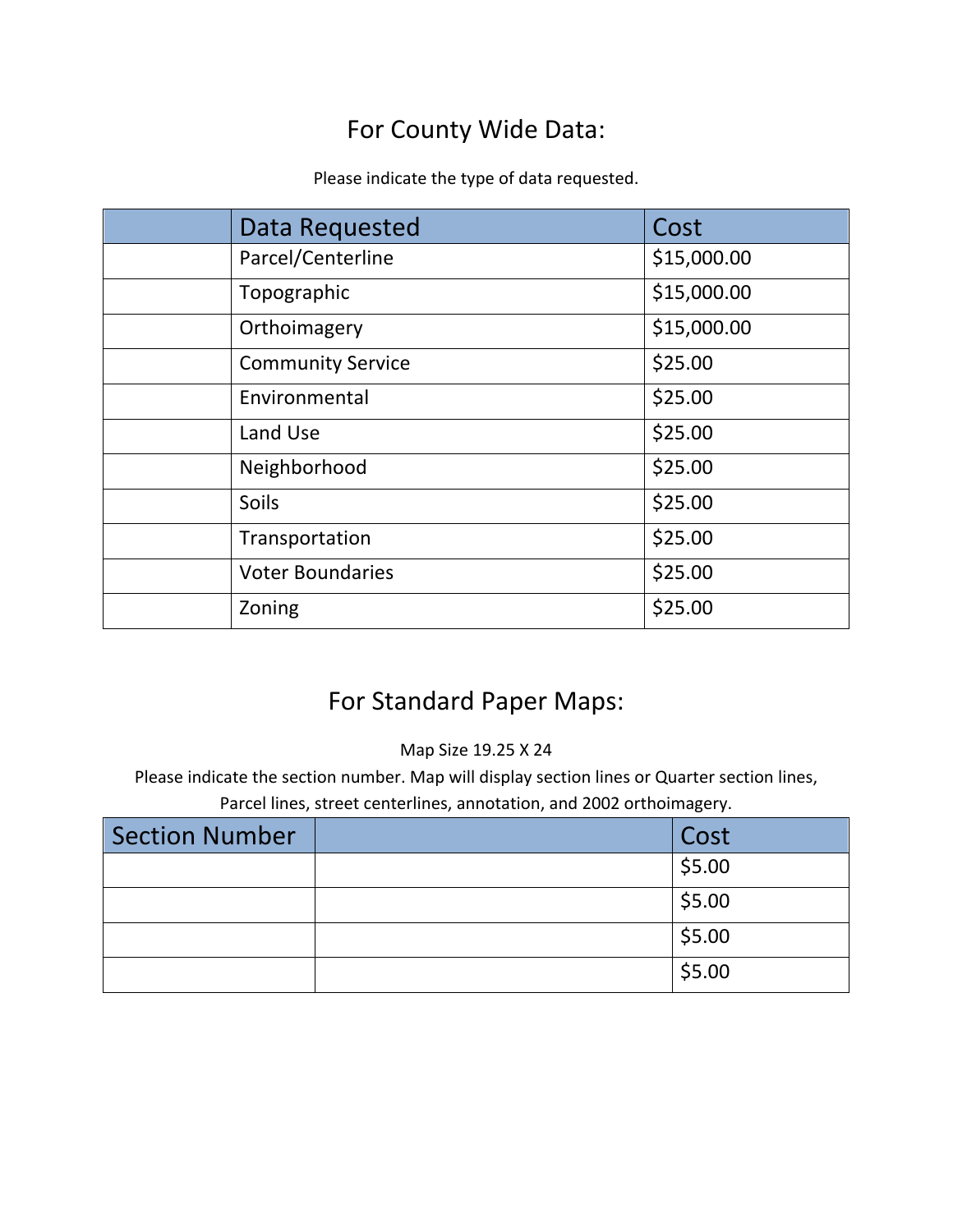#### For Enhanced Paper Maps:

Map Size 36 X 52

| Data Requested         | Cost                               |
|------------------------|------------------------------------|
| Drainage               | \$10.00                            |
| <b>Voter Districts</b> | \$10.00                            |
| <b>Voter Precincts</b> | \$10.00                            |
| Zoning                 | \$10.00                            |
| <b>Custom Services</b> | \$65.00 per hour 1<br>hour minimum |

Pursuant to provisions of Indiana Code 5-14-3-3(c), no person who receives enhanced electronic data other than those authorized by Marshall County may reproduce, store, grant access, deliver or sell any information obtained from any Marshall County department or office to any other person, partnership, or corporation for commercial purposes. Any person who receives information or data from the County shall not be permitted to use any mailing lists, addresses, or data basis for the purpose of selling, advertising, or soliciting the purchase of merchandise, goods, services, or to sell, loan, gift, or otherwise deliver the information obtained by the request to any other person.

Any person who violates the terms and conditions of this Ordinance by failing to pay or by violating paragraph 13 herein, shall be guilty of an infraction and may be fined up to Two Thousand Five Hundred Dollars (\$2,500.00). In the event there is a violation of the prohibition for disseminating information as prohibited in paragraph 13, each violation shall be deemed a separate offense.